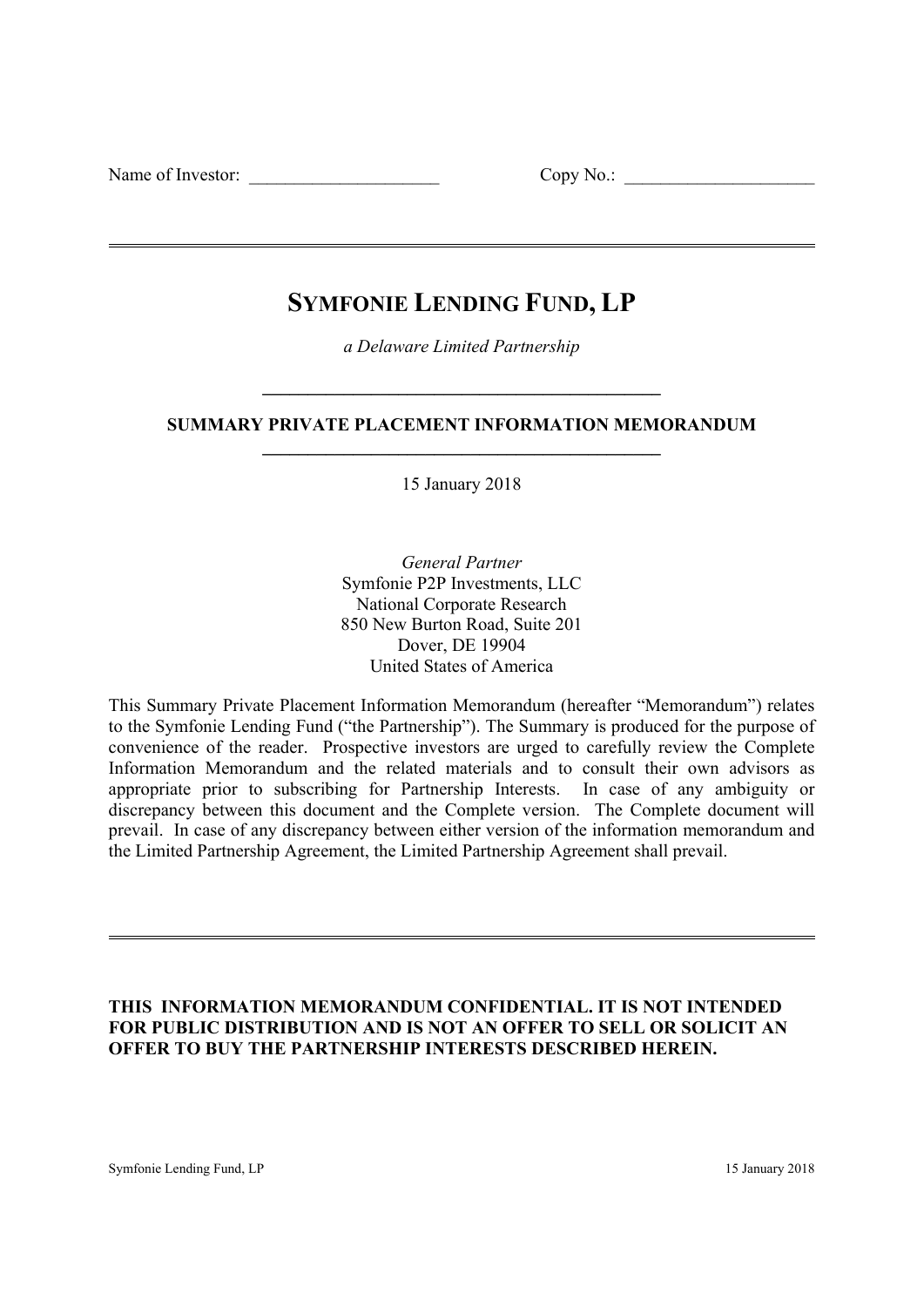### **PRIVATE PLACEMENT INFORMATION MEMORANDUM**

# **SYMFONIE LENDING FUND, LP**

Symfonie Lending Fund, LP (the "Partnership") is a Delaware limited partnership organized on 11 March, 2013 to operate as a private investment partnership. This Private Placement Memorandum relates to limited partner interests (the "Interests") in the Partnership**.** 

THIS CONFIDENTIAL MEMORANDUM HAS BEEN PREPARED SOLELY FOR INFORMATIONAL PURPOSES AND DOES NOT CONSTITUTE AN OFFER TO SELL OR SOLICITATION OF AN OFFER TO BUY INTERESTS IN THE PARTNERSHIP.

THERE WILL BE NO PUBLIC OFFERING OF THE INTERESTS. NO OFFER TO SELL (OR SOLICITATION OF AN OFFER TO BUY) IS BEING MADE IN ANY JURISDICTION IN WHICH SUCH OFFER OR SOLICITATION WOULD BE UNLAWFUL.

THIS CONFIDENTIAL MEMORANDUM IS ACCURATE AS OF ITS DATE, AND NO REPRESENTATION OR WARRANTY IS MADE AS TO ITS CONTINUED ACCURACY AFTER SUCH DATE.

THE PARTNERSHIP'S INVESTMENT PRACTICES, BY THEIR NATURE, MAY BE CONSIDERED TO INVOLVE A SUBSTANTIAL DEGREE OF RISK.

THE INTERESTS ARE SUITABLE ONLY FOR SOPHISTICATED INVESTORS FOR WHOM AN INVESTMENT IN THE PARTNERSHIP DOES NOT CONSTITUTE A COMPLETE INVESTMENT PROGRAM AND WHO FULLY UNDERSTAND AND ARE WILLING TO ASSUME THE RISKS INVOLVED IN THE PARTNERSHIP'S SPECIALISED INVESTMENT PROGRAM.

THIS CONFIDENTIAL MEMORANDUM HAS BEEN PREPARED SOLELY FOR THE INFORMATION OF THE PERSON TO WHICH IT HAS BEEN DELIVERED BY OR ON BEHALF OF THE PARTNERSHIP, AND SHOULD NOT BE REPRODUCED OR USED FOR ANY OTHER PURPOSE. NOTWITHSTANDING THE FOREGOING, PERSONS (AND EACH EMPLOYEE, REPRESENTATIVE OR OTHER AGENT OF SUCH PERSONS) TO WHOM THIS CONFIDENTIAL MEMORNADUM IS PROVIDED MAY DISCLOSE TO ANY AND ALL OF THEIR PROFESIONAL ADVISORS, WITHOUT LIMITATION OF ANY KIND, THE TAX TREATMENT AND TAX STRUCTURE OF (A) THE PARTNERSHIP AND (B) ANY TRANSACTIONS DESCRIBED HEREIN, AND ALL MATERIALS OF ANY KIND (INCLUDING OPINIONS OR OTHER ANALYSES).

INVESTORS CONSIDERING AN INVESTMENT IN THIS PARTNERSHIP SHOULD CAREFULLY READ THIS CONFIDENTIAL MEMORANDUM PRIOR TO INVESTING. HOWEVER, THE CONTENTS OF THIS CONFIDENTIAL MEMORANDUM SHOULD NOT BE CONSIDERED TO BE LEGAL OR TAX ADVICE, AND EACH PROSPECTIVE INVESTOR SHOULD CONSULT WITH ITS OWN COUNSEL AND ADVISERS AS TO ALL MATTERS CONCERNING AN INVESTMENT IN THE INTERESTS.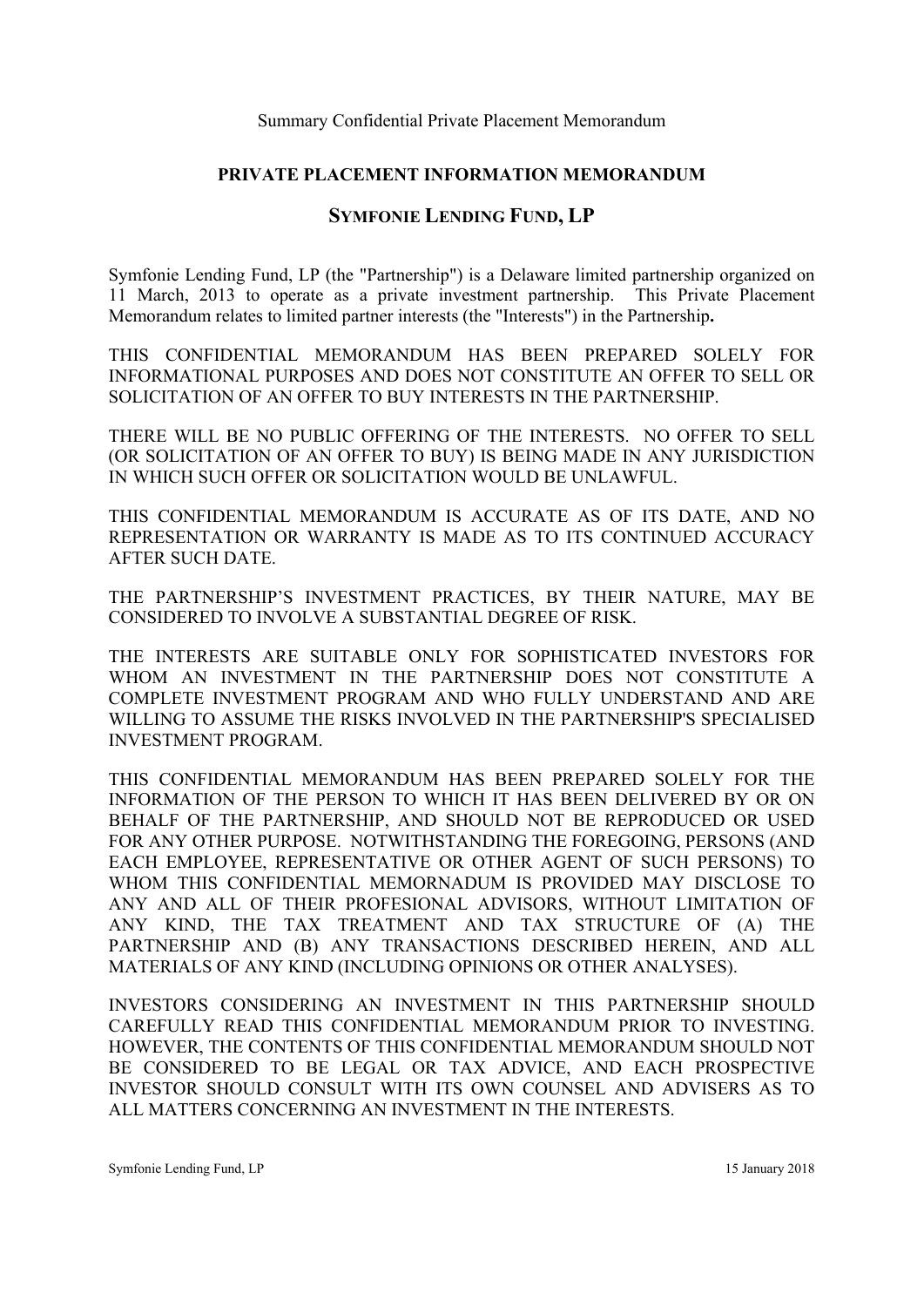EACH INVESTOR IS INVITED TO CONSULT WITH THE GENERAL PARTNER TO DISCUSS WITH IT, AND TO ASK QUESTIONS AND RECEIVE ANSWERS, CONCERNING THE TERMS AND CONDITIONS OF THIS OFFERING OF THE INTERESTS, AND TO OBTAIN ANY ADDITIONAL INFORMATION, TO THE EXTENT THE GENERAL PARTNER POSSESSES SUCH INFORMATION OR CAN ACQUIRE IT WITHOUT UNREASONABLE EFFORT OR EXPENSE, NECESSARY TO VERIFY THE INFORMATION CONTAINED HEREIN.

EACH INVESTOR IN ADMITTED INTO THE PARTNERSHIP IS REQUIRED TO REPRESENT THAT IS A QUALIFIED INVESTOR WITHIN THE MEANING OF THE CRITERIA SET FORH IN THIS MEMORANDUM, AND THAT IT IS INVESTING FOR ON ITS OWN BEHALF AS PRINCIPAL WITH NO INTENTION OF SELLING OR TRANSFERING ITS INTEREST IN THE INVESTMENT TO ANY OTHER PERSON.

NO OFFERING LITERATURE OR ADVERTISING IN WHATEVER FORM SHALL BE EMPLOYED IN THE OFFERING OF THE INTERESTS EXCEPT FOR THIS CONFIDENTIAL MEMORANDUM AND STATEMENTS CONTAINED HEREIN. NO PERSON HAS BEEN AUTHORIZED TO MAKE ANY REPRESENTATION, OR GIVE ANY INFORMATION, WITH RESPECT TO THE INTERESTS, EXCEPT THE INFORMATION CONTAINED HEREIN.

THE INTERESTS HAVE NOT BEEN REGISTERED OR APPROVED BY THE UNITED STATED SECURITIES AND EXCHANGE COMMISSION (SEC) OR ANY OTHER REGULATORY BODY IN ANY OTHER JURISIDICATION. THERE IS NO INTENTION OF SEEKING REGISTRATION OR APPROVAL OF THESE PARTNERSHIP INTERESTS. NO REGULATORY AUTHORITY AFFIRMED THE ACCURACY OR ADEQUACY OF THE INFORMATION CONTAINED IN THIS CONFIDENTIAL INFORMATION MEMORANDUM.

THE INTERESTS ARE SUBJECT TO RESTRICTIONS ON TRANSFERABILITY AND RESALE AND MAY NOT BE TRANSFERRED OR RESOLD EXCEPT AS PERMITTED UNDER THE SECURITIES ACT OF 1933, AS AMENDED, AND THE APPLICABLE STATE SECURITIES LAWS, PURSUANT TO REGISTRATION OR EXEMPTION THEREFROM. INVESTORS SHOULD BE AWARE THAT THEY MAY BE REQUIRED TO BEAR THE FINANCIAL RISKS OF THIS INVESTMENT FOR AN INDEFINITE PERIOD OF TIME.

\* \* \* \*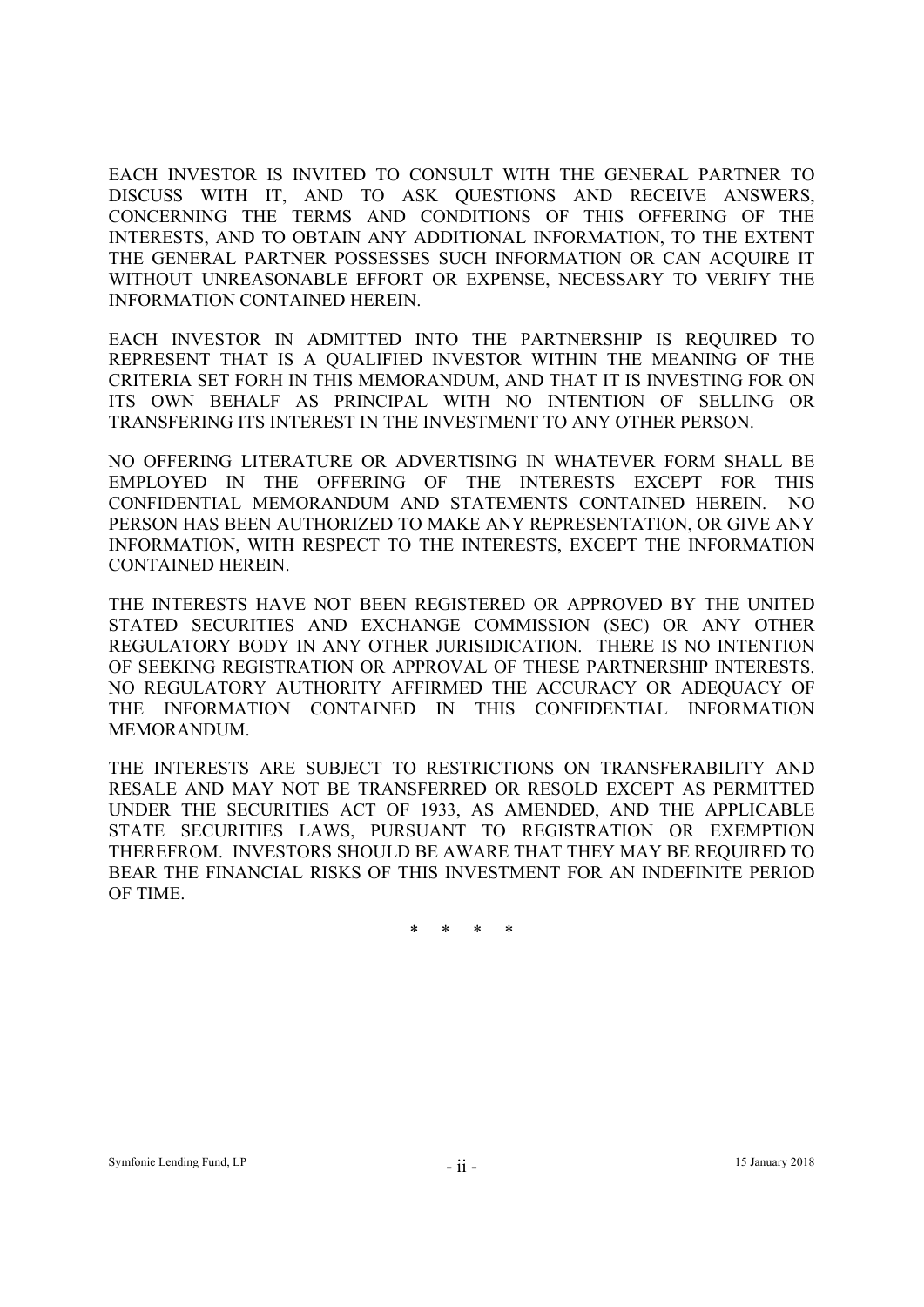### **SYMFONIE LENDING FUND, LP**

### **DIRECTORY**

#### **INVESTMENT ADVISOR**

Symfonie Capital, LLC 1105 N. Market Street Suite 901, CrossLaw Wilmington, DE 19801 United States of America

#### **GENERAL PARTNER**

Symfonie P2P Investments, LLC c/o National Corporate Research 850 New Burton Road, Suite 201 Dover, DE 19904 United States of America

# **INFORMATION AGENTS**

Symfonie Capital, Ltd 16 High Holborn London, WC1V 6BX United Kingdom +44 20 3287 2690 e-mail: info@symfoniecapital.com

Symfonie Capital Advisors, s.r.o Olsanska 2643 / 1a 130 00 Praha 3 Czech Republic +420 235 313 983 e-mail: info@symfoniecapital.com

# **INVESTMENT PRINCIPAL AT THE INVESTMENT ADVISOR**

Michael A. Sonenshine, CFA +1 646 863 9450 e-mail: msonenshine@symfoniecapital.com

#### **INVESTMENT ADVISORY BOARD TO THE GENERAL PARTNER**

Michael A. Sonenshine, CFA Charles Klein Pavel Kohout William Naves

#### **PARTNERSHIP BOOKS AND RECORDS**

Symfonie Capital Ltd 16 High Holborn London WC1V 6BX United Kingdom

#### **LEGAL ADVISER TO THE GENERAL PARNTER**

Cross & Simon, LLC 1105 N. Market Street Wilmington, DE 19801 United States of America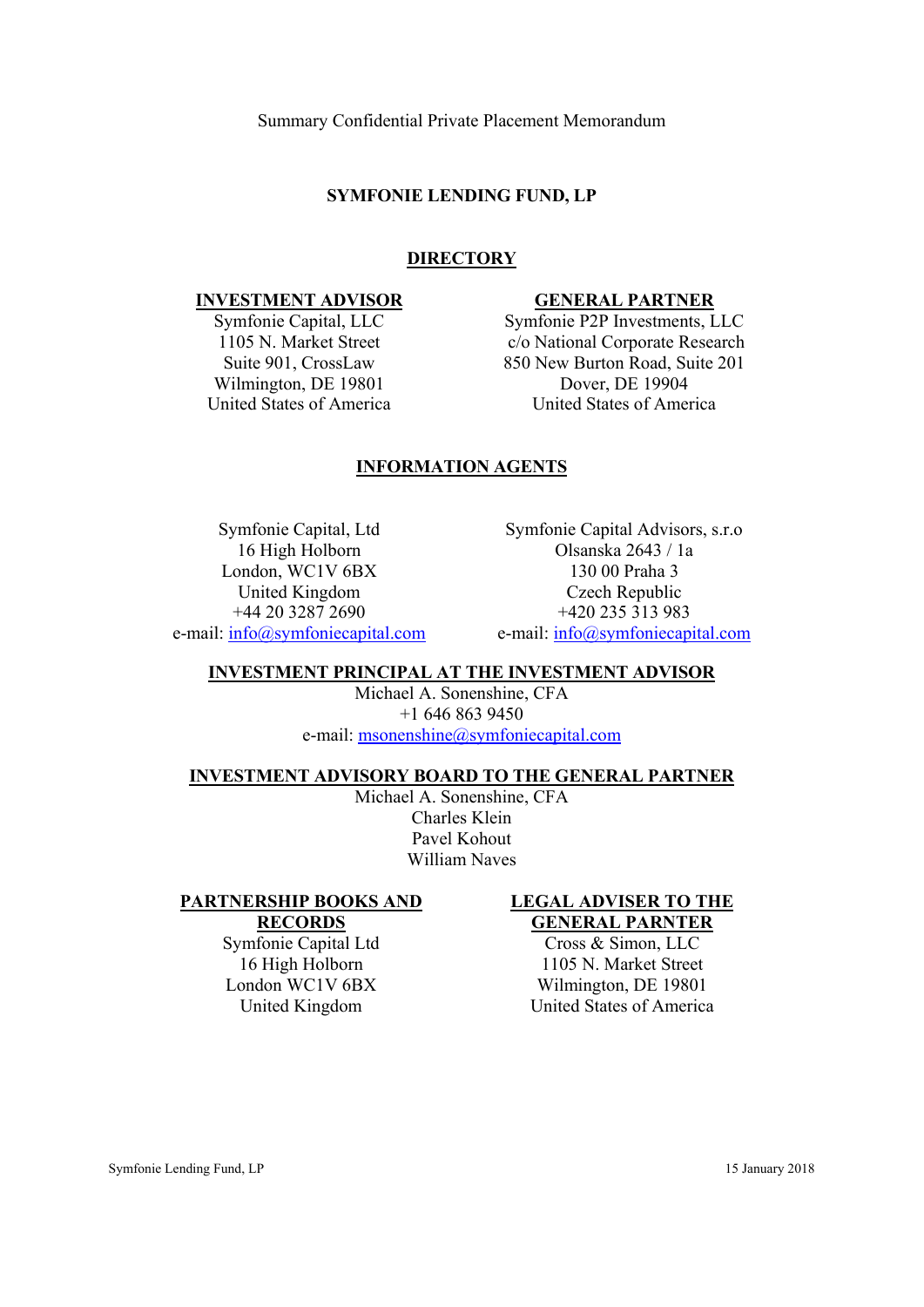### **SYMFONIE LENDING FUND, LP**

#### **INVESTMENT TERMS**

The following is a summary of the principal terms of Symfonie Lending Fund, LP (the "Partnership"). The summary is qualified in its entirety by reference to the more detailed information appearing elsewhere in the complete version of the Confidential Memorandum and by the Terms and Conditions of the Limited Partnership Agreement (the "Partnership Agreement") of the Partnership, which should be read carefully by any prospective investor.

| <b>The Partnership:</b> |  |  |  | The Partnership is a Delaware limited partnership organized on |  |
|-------------------------|--|--|--|----------------------------------------------------------------|--|
|                         |  |  |  | March 11, 2013 to operate as a private investment partnership. |  |

The Limited Partners are individually collectively referred to herein as "Partner" or "Partners" as the case may be.

The Partnership may establish various Classes of Partnership Interests (similar to sub-funds), each having different terms and each having different investment portfolios.

**Investment Program:** The objective of the Partnership is to achieve a high level of Income while preserving and protecting principal.

> The Partnership will invest in a diversified portfolio of credit instruments. Credit instruments include business and consumer loans, corporate and government bonds and derivative instruments thereof. The Partnership may invest indirectly in credit instruments as well as directly in credit instruments.

> A significant portion of the Partnership's assets is likely to be invested in consumer and business loans that are intermediated via companies called "Peer to Peer" (P2P) marketplace providers. Many of the P2P marketplace providers transact via the internet. They perform similar functions to those of banks and loan servicing companies. Based on the data provided by the borrowers external credit reporting agencies they assign each prospective borrower to a risk category that determines the interest rate the borrower will pay. Once the loan is approved it is listed on the P2P marketplace provider's website and lenders can choose to fund one or several of the loans. The marketplace providers earn fees from the borrowers upon originating the loans and earn fees from the lenders for servicing the loan. The potential benefit to investing in large pools of consumer and business loans is that interest income usually exceeds loan losses that occur when individual borrowers fail to pay interest and principal. Typically, the principal is repaid in monthly installments. Thus with every payment received a lender's risk exposure to each individual borrower or pool of borrowers declines. As an asset class, pools of consumer and business loans tend to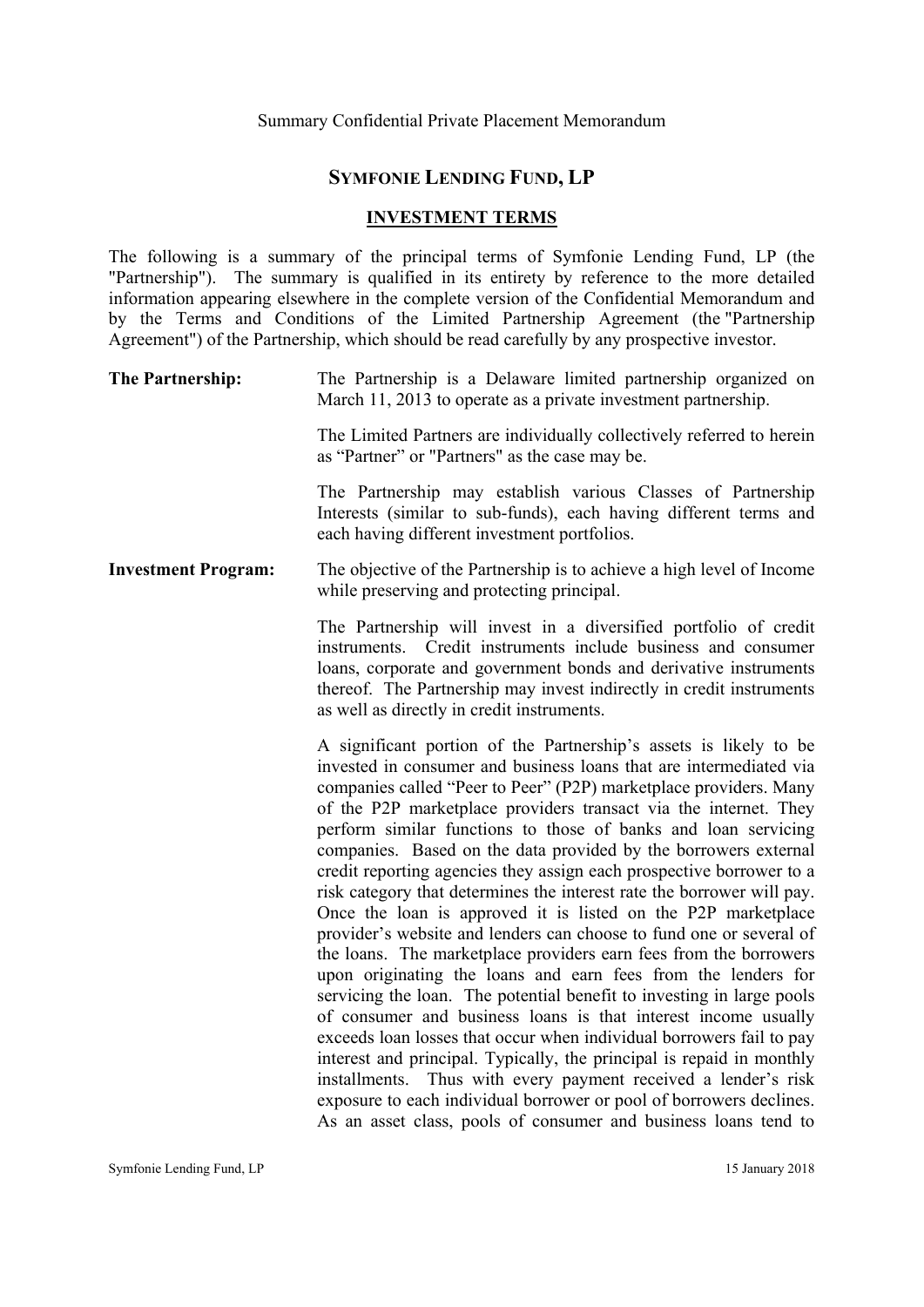provide stable predictable income over time, which is one of the fundamental reasons why banks invest in such loans.

The Partnership may invest into business loans directly and also via P2P platforms managed by affiliates of the General Partner. The General Partner believes the Partnership benefits in terms of increased transparency into lending criteria, the credit fundamentals and more direct recourse to non-performing borrowers.

Consumer and business loans are typically repaid over one to five years. Thus, the lender's risk exposure to the borrower progressively decreases over time. In contrast, corporate bonds usually pay interest semi-annually and typically do not repay principal until maturity. Thus, at all times until the maturity of a non-ammortising corporate bond 100% of the lender's principal investment is at risk.

Consumer and business loans do not tend to be readily marketable, so investors in such loans might not be able to liquidate their investments prior to the maturity of the loans. Many of the P2P marketplaces offer secondary trading services in loans, thereby providing some liquidity. In contrast, there is usually a readily available liquid market for corporate bonds. Depending on economic and general market factors consumer and business loans may offer relatively attractive returns compared to corporate bonds and vice-versa. The Partnership's investment strategy enables the Partnership to invest in either or both types of credit instruments and therefore enables the Partnership significant flexibility to exploit opportunities to achieve its investment objective of providing a high level of income while preserving and protecting capital.

There is no minimum or maximum percentage of the amount of assets that must be invested in any type of credit instrument. There is no minimum or maximum percentage of the amount of asset that must be invested directly or indirectly. The Partnership assets may be invested in instruments and derivative instruments issued in any currency or based on any interest rates as the General Partner deems appropriate.

**There can be no assurance that the investment objective of the Partnership will be achieved, and certain investment practices to be employed by the Partnership can, in some circumstances, substantially increase any adverse impact on the Partnership investment portfolio. (See "Investment Program" and "Certain Risk Factors.")**

**Management:** Symfonie Capital P2P Investments, LLC (the "General Partner"), a limited liability company established under the laws of the State of

Symfonie Lending Fund, LP <sup>3</sup> - <sup>3</sup> - <sup>3</sup> - <sup>15 January 2018</sup>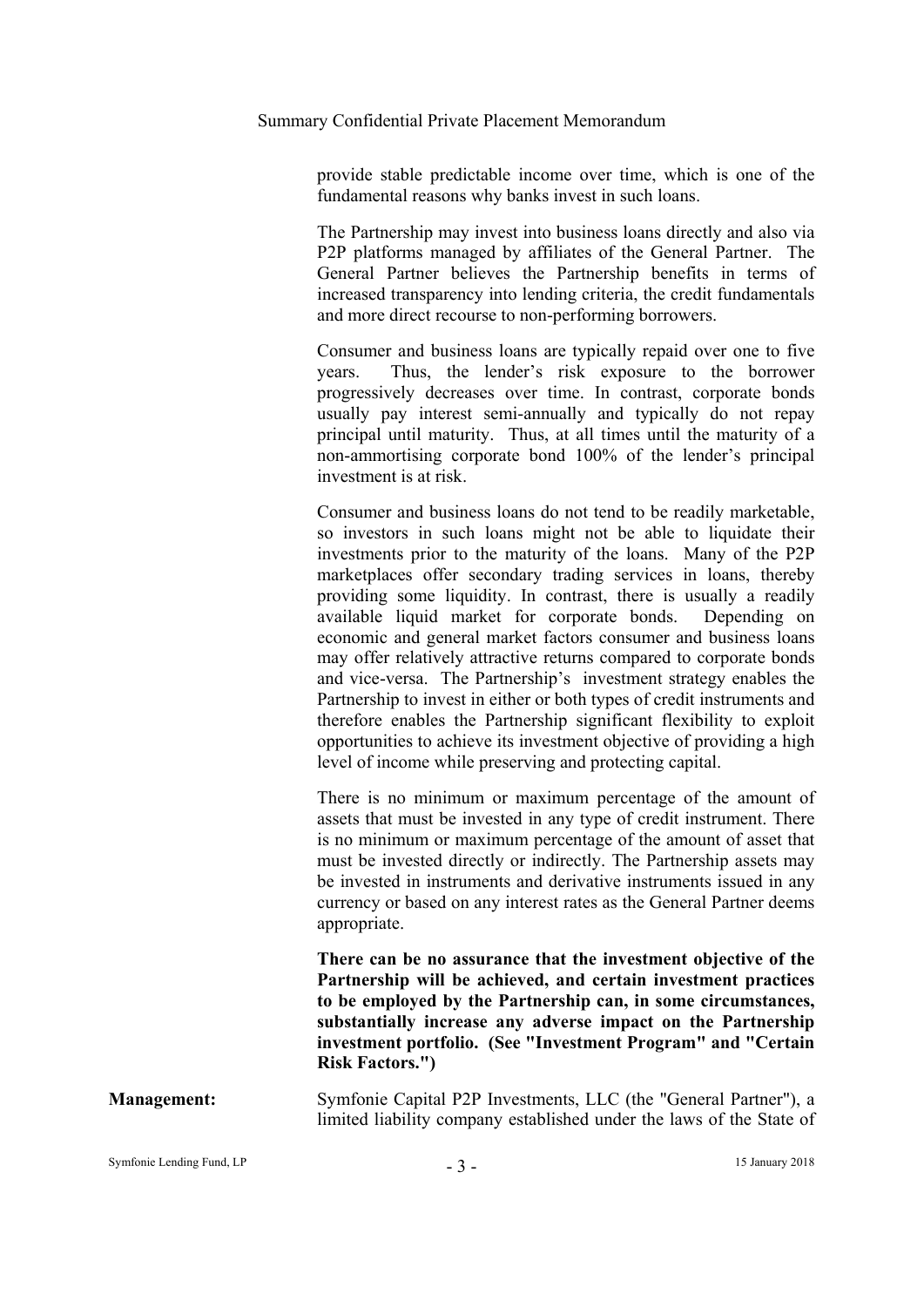Delaware, serves as the General Partner of the Partnership. At least 4 times per year the General Partner will review and assess the investment policies and performance of the Partnership and generally supervise the conduct of its affairs.

Symfonie Capital, LLC (the "Investment Advisor"), a limited liability company formed under the laws of the State of Delaware, has been appointed to provide Investment Advisory services to the Partnership. The Investment Advisor will be responsible for the day-to-day operations of the Partnership, selecting investments for the Partnership and executing the Partnership's investment strategy.

Michael Sonenshine (the "Principal") is primarily responsible, on behalf of the Investment Advisor, for the arranging the investment and re-investment of the assets of the Partnership. Mr. Sonenshine has more than 20 years of professional experience in the investment management and banking industry and has specialized in credit analysis and credit selection for the past 15 years. Mr. Sonenshine also acts for and on behalf of the General Partner.

The minimum initial capital contribution by an investor (each, a "Limited Partner") is \$100,000 (one hundred thousand U.S. dollars) subject to the sole and absolute discretion of the General Partner to accept lesser amounts. New Partners may be admitted to the Partnership on the first Business Day of each month, or at such other times as the General Partner will determine in its sole and absolute discretion. A "Business Day" shall be any day on which banks are open for normal banking business in the United States. A day during which the Partnership accepts incoming subscriptions is called "a Subscription Day."

Admission to the Partnership is made by application. Investors wishing to purchase Interests in the Partnership are required to complete the Partnership's Subscription Agreement and the Anti-Money Laundering (AML) Agreement, sign the Partnership Agreement and return their completed documents to Symfonie Capital Advisors, s.r.o. Investments into the Partnership must be fully funded with readily available funds on deposit representing 100% (one hundred percent) of the Partner's investment placed on deposit at the Partnership's specified bank account prior Subscription Day. The Partnership will under no circumstances accept cash deposits. All investments into the Partnership must be made by bank wire, from a bank account in the name of the subscribing Partner.

The General Partner reserves the right to reject any subscription for a Limited Partner interest ("Interest") for any reason or no reason in

# **Initial and Additional Capital Contributions; Admission of New Partners:**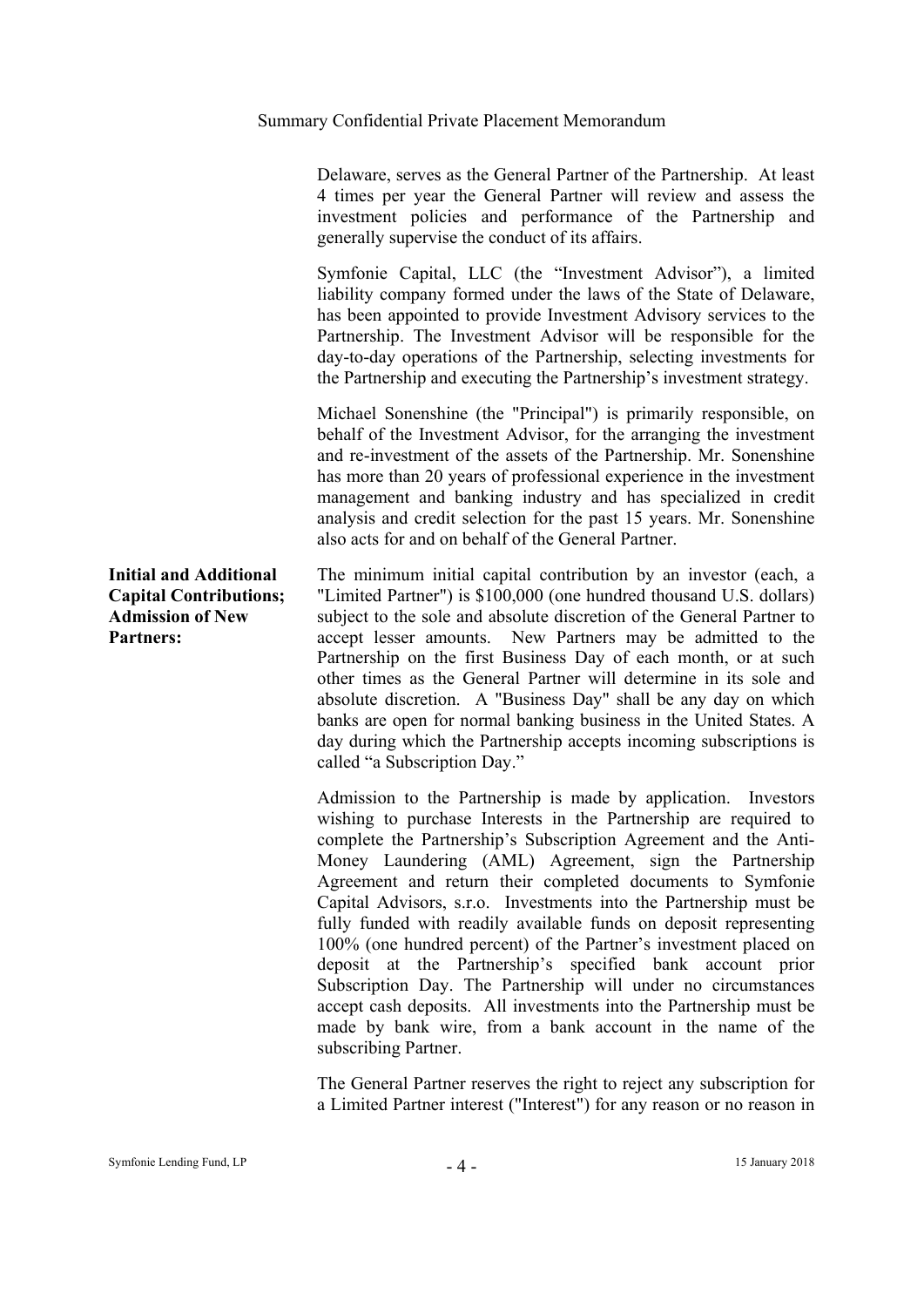|                                         | Summary Confidential Private Placement Memorandum                                                                                                                                                                                                                                                                                                                                                                                                                                                                                                        |
|-----------------------------------------|----------------------------------------------------------------------------------------------------------------------------------------------------------------------------------------------------------------------------------------------------------------------------------------------------------------------------------------------------------------------------------------------------------------------------------------------------------------------------------------------------------------------------------------------------------|
|                                         | its sole and absolute discretion.                                                                                                                                                                                                                                                                                                                                                                                                                                                                                                                        |
|                                         | The General Partner may, in its sole and absolute discretion, admit<br>any Partner as of the most recent Subscription Day or delay the<br>admittance of any Partner until the next available Subscription Day.                                                                                                                                                                                                                                                                                                                                           |
|                                         | With the consent of the General Partner, Limited Partners may make<br>additional capital contributions of at least \$50,000 (fifty thousand<br>U.S. dollars), subject to the sole and absolute discretion of the<br>General Partner to accept lesser amounts.                                                                                                                                                                                                                                                                                            |
| <b>Sales Charges:</b>                   | The Partnership will not charge investors a subscription fee.                                                                                                                                                                                                                                                                                                                                                                                                                                                                                            |
|                                         | The General Partner may enter into arrangements with one or more<br>information agents to provide investors information about the<br>Partnership and assist those investors in arranging their investment<br>in the Partnership, and such arrangements may provide for the<br>compensation of such placement agents on a fully disclosed basis of<br>up to 1.5% (one and one-half percent) of the amount subscribed.<br>The net amount of money after deduction of the placement agent<br>compensation fee will be applied in subscribing for Interests. |
| <b>Fiscal Year:</b>                     | The Partnership's fiscal year runs from 1 January to 31<br>December of each year. The first fiscal year of the Partnership<br>will end on December 31, 2013.                                                                                                                                                                                                                                                                                                                                                                                             |
| <b>Management Fees</b><br>and Expenses: | The Partnership will pay to the Investment Advisor a monthly<br>management fee, payable in arrears (the "Management Fee"), equal to<br>$\frac{1}{12}$ (one twelfth) of 1.25% (one and one-quarter percent) of each<br>Limited Partner's capital account as of the last Business Day of each<br>month.                                                                                                                                                                                                                                                    |
|                                         | The General Partner may, in its sole and absolute discretion, elect to<br>reduce, waive or calculate differently the Management Fee with respect<br>to any Limited Partner.                                                                                                                                                                                                                                                                                                                                                                              |
| <b>Administrative</b><br>expenses:      | The Partnership will bear its own organizational and operating costs and<br>expenses. Operating expenses include, but are not limited to,<br>transactional expenses, custodial fees, accountancy, tax preparation and<br>audit fees and legal expenses.                                                                                                                                                                                                                                                                                                  |
|                                         | The General Partner will arrange its affairs so as to ensure Partnership<br>operating costs and expenses are capped at 0.75% (three quarters of one<br>percent) annually of net assets. (See also "Partnership Expenses.").                                                                                                                                                                                                                                                                                                                              |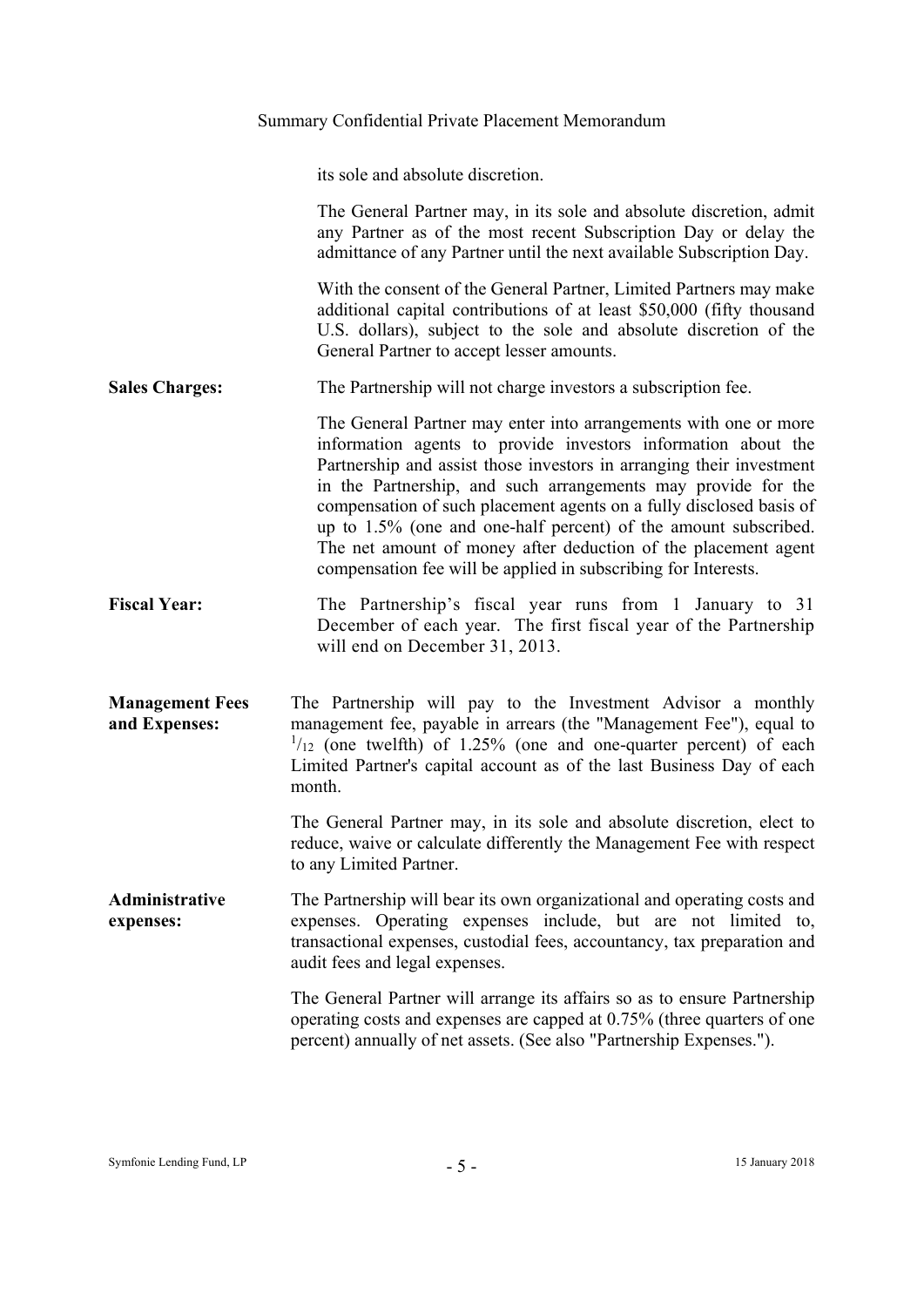| <b>Allocation of Gains</b><br><b>And Losses;</b><br><b>Incentive Fee;</b><br><b>Hurdle Rate:</b> | At the end of each accounting period of the Partnership, any net<br>income, net capital appreciation or net capital depreciation will be<br>allocated to all Partners (including the General Partner) in proportion to<br>their respective opening capital account balance for such period.                                                                                                                                                                                                                                                                                                                                             |
|--------------------------------------------------------------------------------------------------|-----------------------------------------------------------------------------------------------------------------------------------------------------------------------------------------------------------------------------------------------------------------------------------------------------------------------------------------------------------------------------------------------------------------------------------------------------------------------------------------------------------------------------------------------------------------------------------------------------------------------------------------|
|                                                                                                  | An Incentive Fee will be calculated and accrued in respect of each<br>Partners' capital account at the end of each accounting period of the<br>Partnership. The Incentive Fee is equal to 10% (ten percent) of net<br>profits over and above a specified rate of return defined as the "Hurdle"<br>Rate. " The Hurdle Rate is equal to an annualised rate of return of 8%<br>(eight percent) of each Partners' capital contributions to the Partnership.                                                                                                                                                                                |
|                                                                                                  | Generally, at the end of each fiscal year the Incentive Fee will be<br>accrued and reallocated from each Partner's capital account to the<br>account of the General Partner.                                                                                                                                                                                                                                                                                                                                                                                                                                                            |
|                                                                                                  | The General Partner will not withdraw its Incentive Allocation from the<br>Partnership unless it has distributed to the Partners all of their initial<br>capital plus profits at least equal to the hurdle rate. e Management Fee).                                                                                                                                                                                                                                                                                                                                                                                                     |
|                                                                                                  | The General Partner may, in its sole and absolute discretion, elect to<br>reduce, waive or calculate differently the Incentive Fee with respect to<br>any Limited Partner.                                                                                                                                                                                                                                                                                                                                                                                                                                                              |
|                                                                                                  | In the event that a Limited Partner withdraws all or a portion of its<br>capital account other than at the end of a fiscal period, net capital<br>appreciation or net capital depreciation, as the case may be, allocable to<br>such Limited Partner will be determined through the date of withdrawal<br>and the Incentive Allocation with respect to such Limited Partner's<br>capital account, if any, will be reallocated to the General Partner as set<br>The General Partner will be entitled to withdraw its<br>forth above.<br>Incentive Fee with respect to the capital of any Partner that withdraws<br>from the Partnership. |
| <b>Classes of</b><br>Partnership<br>Interests:                                                   | 3 Year Class - the 3 Year Class will contain investments that at all<br>times have a stated maturity of 3 years or less.                                                                                                                                                                                                                                                                                                                                                                                                                                                                                                                |
|                                                                                                  | <b>5 Year Class</b> – the 5 Year Class will contain investments that at all<br>times have stated maturity of 5 years or less.                                                                                                                                                                                                                                                                                                                                                                                                                                                                                                           |
|                                                                                                  | <b>Tailored accounts</b> $-$ by special agreement with the General Partner<br>investors can establish separately managed portfolios within the<br>Partnership to match their specific criteria.                                                                                                                                                                                                                                                                                                                                                                                                                                         |
| <b>Partnership Interests</b><br><b>Currency Hedging:</b>                                         | Investors may establish their capital accounts in the following<br>currencies:                                                                                                                                                                                                                                                                                                                                                                                                                                                                                                                                                          |
|                                                                                                  | Czech Koruna (CZK), Euro (EUR), Great British Pound (GBP), Polish<br>Zloty (PLN) and US Dollar (USD).                                                                                                                                                                                                                                                                                                                                                                                                                                                                                                                                   |

Symfonie Lending Fund, LP  $-6 -$  15 January 2018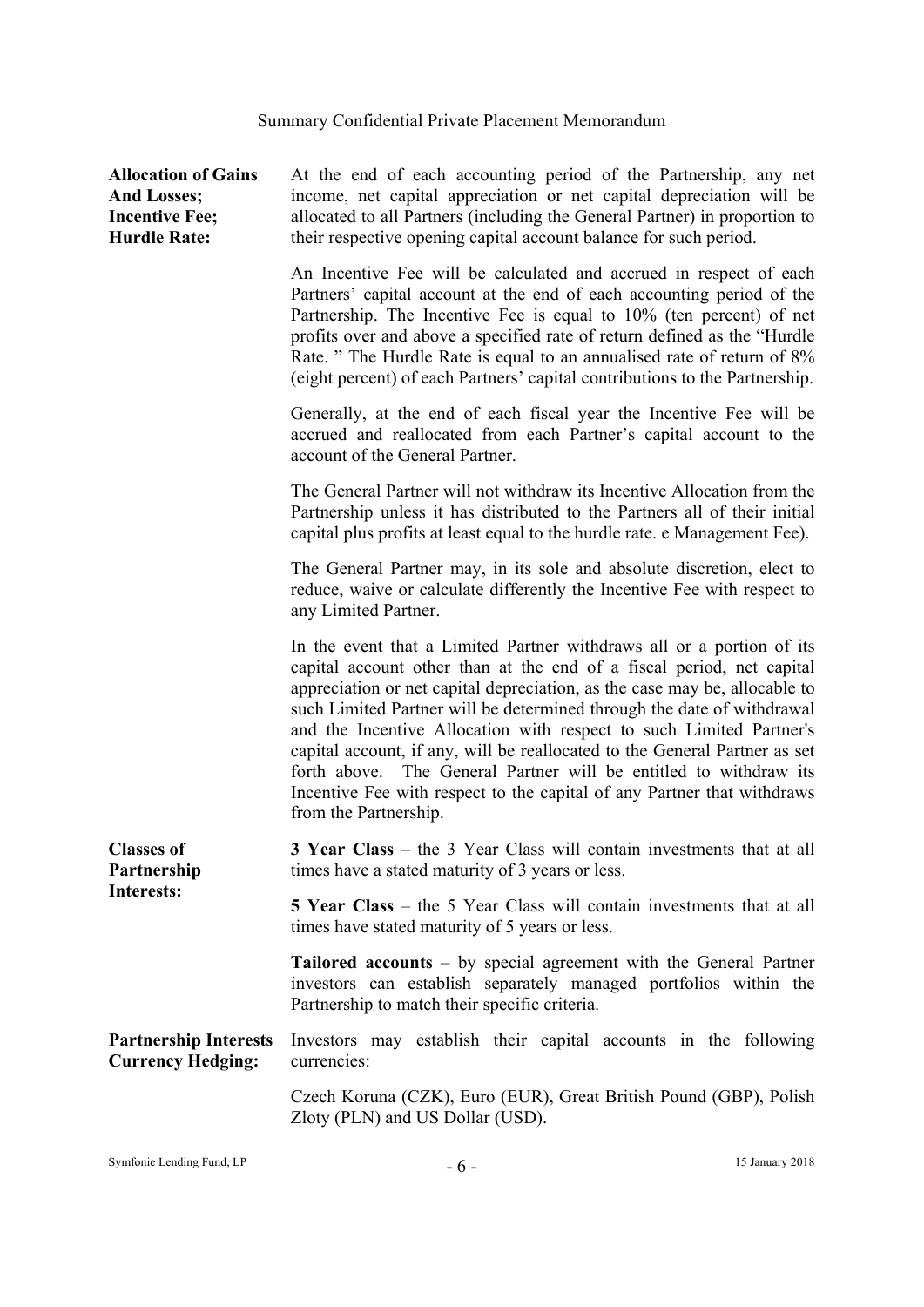Investors may elect to have the Partnership hedge their investment so as to avoid the impact of currency fluctuations between the actual currency of the Partnership's investments versus the currency in which Partners' capital accounts are denominated.

**There can be no assurance that the hedging procedures, tools and techniques used by the General Partner will be successful. Partners invested in Currency Hedged Accounts may suffer foreign exchange losses upon conversion of their value in USD into the Partner's initial currency remitted.** 

- **Principal & Interest Distributions:**  Partners may elect to receive annual distributions of 90% of their prorata share of the Partnership's realized net income and/or principal repayments the Partnership receives in respect of investments, provided, however they provide at least 30 (thirty) days notice to the General Partner in advance of the start of the  $1<sup>st</sup>$  (first) calendar quarter in which their election is to take effect. The election will apply only to Principal and Net Income the Partnership receives after date on which the election takes effect. Distributions can be made quarterly or annually.
- **Withdrawals: Peer to peer loans generally cannot be sold or liquidated prior to maturity. Partners should be prepared that they will have to maintain their investment in the partnership until the final maturity of the loans held for the benefit of the Class of Interests in which they have invested.**

**Peer to peer loans typically pay interest and principal monthly. Investors seeking to liquidate their investments can opt to start taking quarterly or annual distributions and thus receive their capital back in regular installments.** 

**Partners in segregated tailored classes can request full redemption at any time. However, there can be no guarantee that redemption will not result in losses of capital.** 

The General Partner may suspend withdrawal rights, in whole or in part, among other things, during any period in which, in the sole and absolute opinion of the General Partner, disposal of a substantial portion of investments by the Partnership would not be reasonable or practical. In addition, the General Partner, by written notice to any Limited Partner, may suspend the payment of withdrawal proceeds if it deems necessary in order to comply with anti-money laundering laws and regulations. The General Partner may, in its sole and absolute discretion, by written notice to any Limited Partner, require the withdrawal of such Limited Partner at any time, for any reason or no reason. (See "Outline of Partnership Agreement – Withdrawals of – Limitations on Withdrawals" and "Anti-Money Laundering Regulations."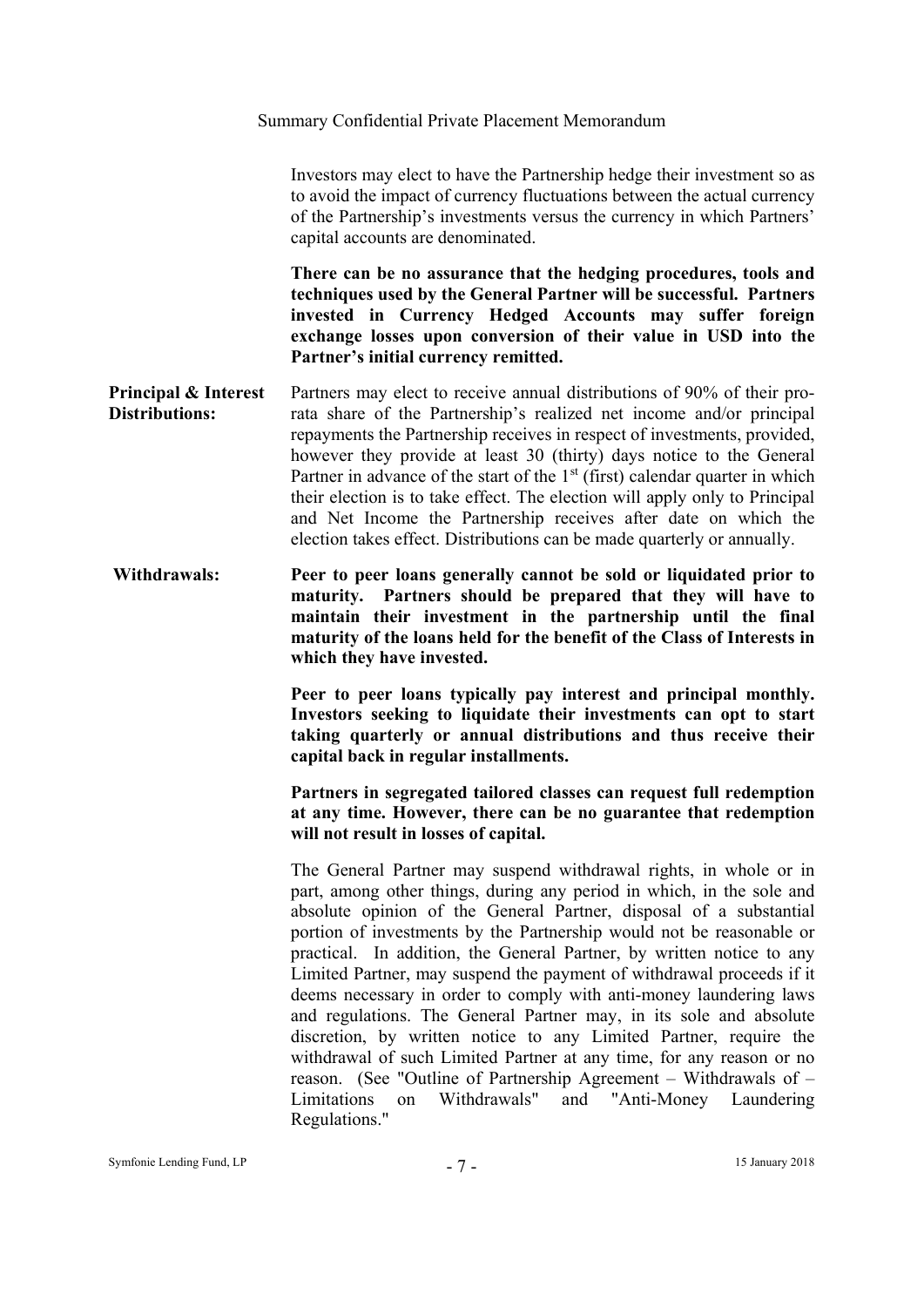**Taxation of the Partnership and Partnership Interests:** 

The Partnership operates a non-publicly traded Partnership for tax purposes in the U.S. and therefore the Partnership does not pay U.S. federal or state taxes. However, the Partnership will file a tax return in the U.S.

Outside of the U.S. the Partnership operates so as not to create a Permanent Establishment and therefore the Partnership is not a taxable entity in any jurisdiction outside of the U.S.

Income the Partnership earns within the U.S. (i.e. dividend income, capital gains and interest) should not be subject to any withholding tax at the Partnership level. However, the Partnership may be required with withhold tax on distributions of such income it makes to Partners. Tax withheld by the Partnership will be report to the Partners and each Partner may be entitled to claim tax credit on its is own tax returns. There can be no assurance that any Partner will be able to claim the tax credit from its own tax jurisdiction. Each Partner is responsible to make its own determination as to how it should report treats distributions the Partnership makes net of tax withheld at source.

The Partnership may face withholding taxes on some or all of the income it earns outside of the U.S. The Partnership may benefit from tax treaties that enable the Partnership to pay withholding tax at reduced rates or to reclaim tax withheld.

 The Partnership will report to its Partners their pro-rata of the Partnership's capital gains, income and expenses, taxes withheld and the valuation of their interest in the Partnership.

The Partnership is a pass-through vehicle for purposes of taxation in the U.S. and accordingly, U.S. persons who are subject to U.S. taxes will be required to declare their pro-rata share of Partnership. U.S. Partners may therefore have to pay taxes on income the Partnership reports for tax purposes (i.e. unrealised capital gains or income re-invested by the Partnership) despite the fact they may not have received such income in cash.

Outside of the U.S. tax treatment of an investment in the Partnership will depend on the jurisdiction in which each Partner files its tax returns. Many jurisdictions require investors to report only income the receive from the Partnership or capital gains they realise upon sale or liquidation of their investment.

The General Partner may, in its sole and absolute discretion, reassign or reallocate income among Partners or otherwise define the nature of Partnership Income strictly for the purposes of tax reporting. However, the General Partner will only take such action if doing so will not violate tax law to which the Partnership is subject.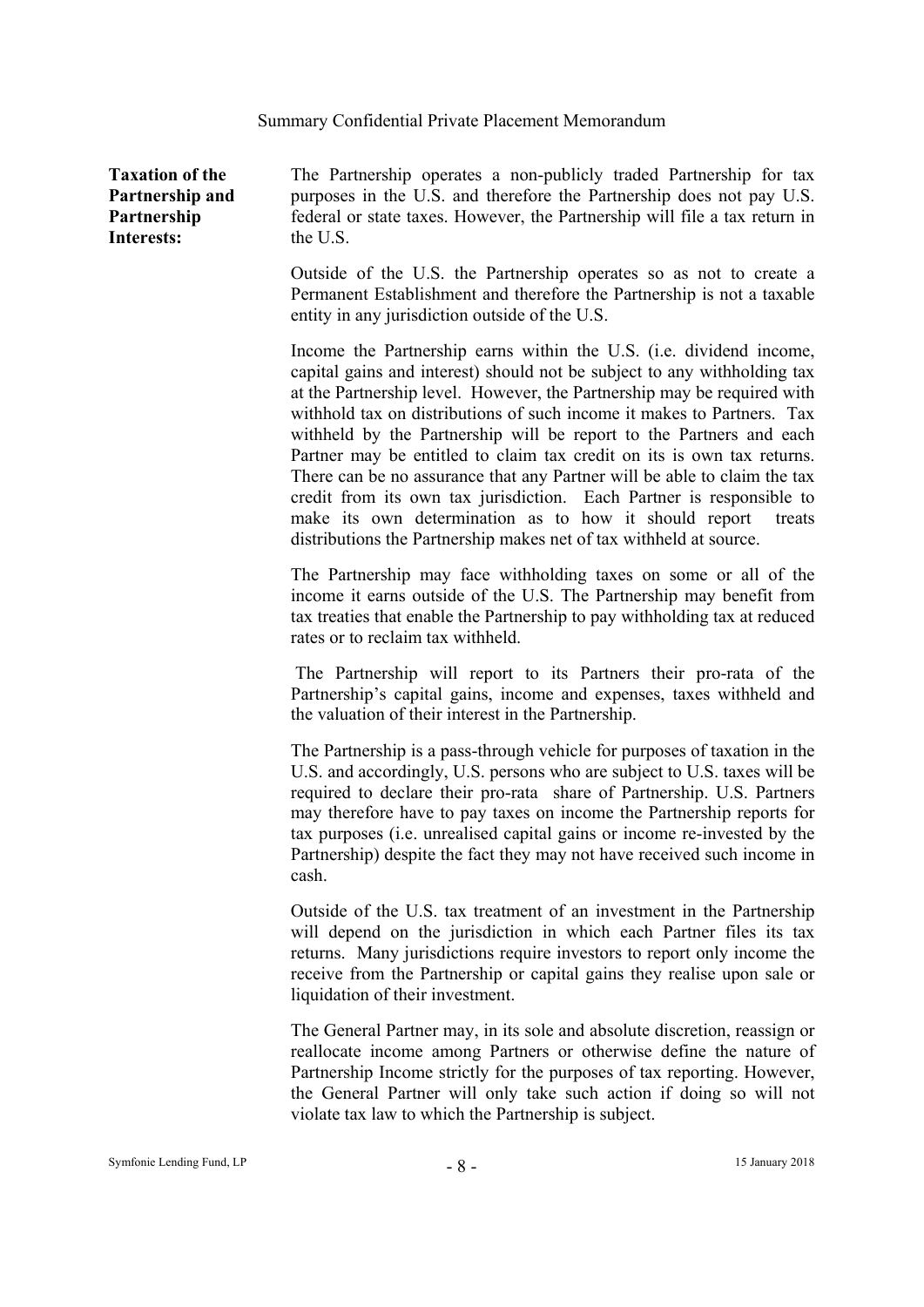Each investor in the Partnership must consult with its own tax advisor as to how to report its investment in the Partnership and any profits or losses it incurs as a result of its investment.

**Fund Books and Records:**  Symfonie Capital Ltd, wholly owned subsidiary of the Investment Advisor will prepare regular accounting statements for the fund and provide investors with valuation statements of their Partnership **Interests** 

> The General Partner will appoint a qualified auditor to audit the Partnership's financial statements. However, if the General Partner deems appropriate, the General Partner in its sole and absolute discretion may waive the appointment of an auditor.

**Reports to Limited Partners:**  Partners will receive quarterly statements prepared by the Fund Accountant together with a letter from the General Partner discussing the investment results of the Partnership for the quarter just ended. Each Partner shall also receive annually a Schedule K-1 report which informs the Partner of its pro-rata share of net income and any taxes withheld or paid.

**Risk Factors: The investment program of the Partnership is speculative and entails substantial risks. There can be no assurance that the investment objective of the Partnership will be achieved and that investors will not incur losses. The risks include, but are not limited to, the following:** 

- Investments the Partnership makes can generate losses. The Partnership can lose the full amount of the capital it invests.
- Economic downturns and general market volatility can negatively impact the value of the Partnership's investments.
- There can be no assurance the Partnership's investments will have a low correlation to a traditional securities portfolio or to other investments generally speaking.
- Poor or fraudulent corporate governance may adversely impact investments the Partnership makes.
- The pool of loans in which the Partnership invests may have high default rates and therefore cause the Partnership to lose money.
- Changes and local law and regulations may adversely impact the investments the Partnership makes.
- The Partnership might not be able to exercise legal rights to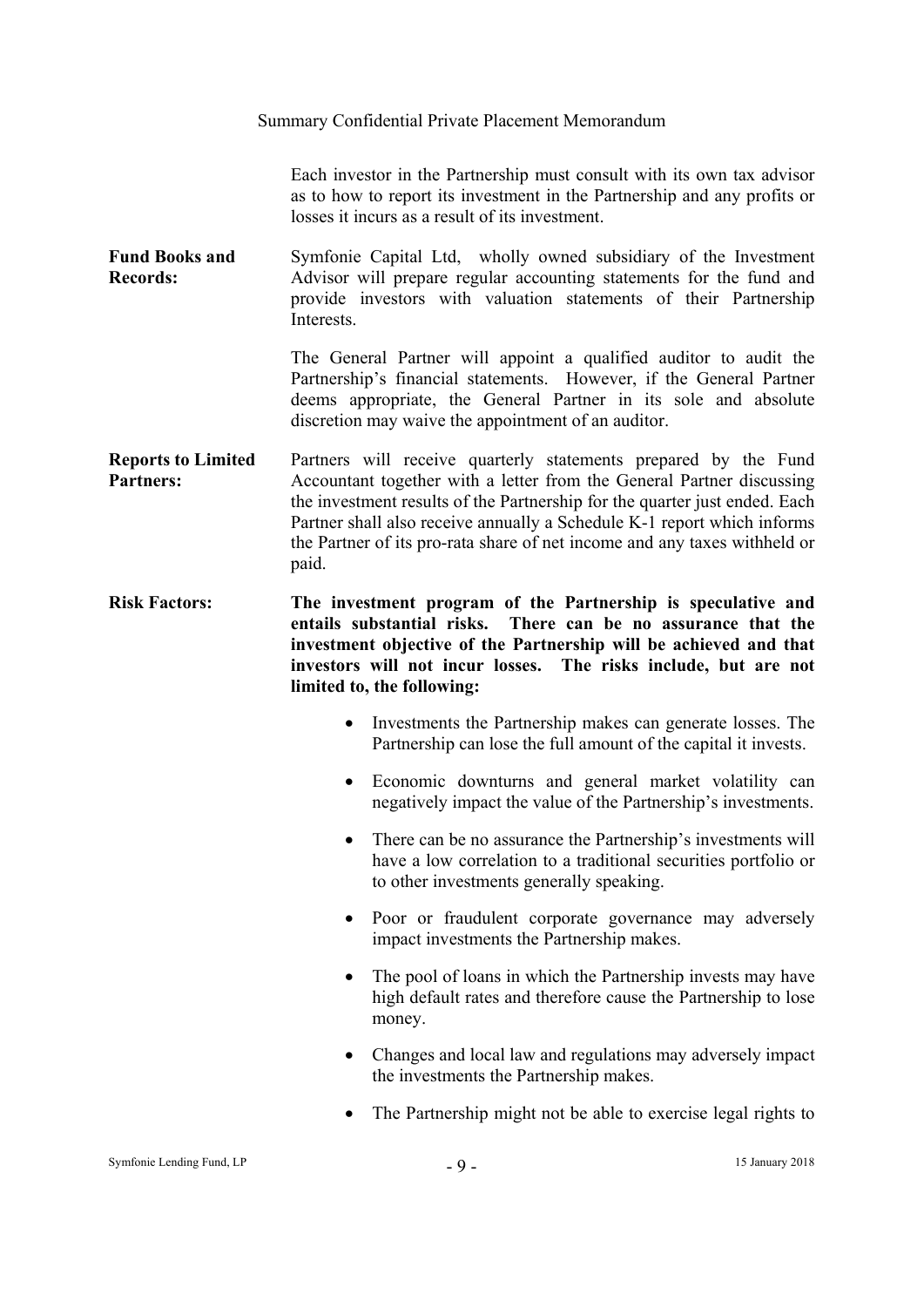protect its investments.

- The Partnership might not find enough investment opportunities.
- The Partnership might not be able to diversify its investments.
- The Partnership may invest in loans originated by affiliates of the General Partner and which generate origination fees for those affiliates.
- The Investment Advisor may fail to identify and select good investments.
- No secondary market for the Interests in the Partnerships exists or is expected to exist.
- The sale and transfer of Partnership Interests is restricted. Investors cannot transfer their Partnership Interests without the consent of the General Partner.
- Capital withdrawals from the Partnership can only be made to the extent the Partnership receives principal and interest payments from the loans in which it invests.
- The Partnership might have to hold its investments to maturity in the event it cannot make secondary market sales.
- Investments in fixed income investments the Partnership might make are subject to credit risk, liquidity risk and interest rate risk.
- The failure of a bank or securities broker or Peer to Peer lending platform where the Partnership invests may adversely impact the Partnership investments.
- It may be difficult to accurately place a value on the Partnership's investment portfolio for accounting and tax purposes.
- Partners may incur losses due to adverse impact of exchange rates between the currencies in which Partnership investments are denominated versus the currency of Partners' capital accounts.
- There can be no assurance that hedging techniques the Investment Advisor may use to mitigate risks such as currency risk, market risk and interest rate risk will be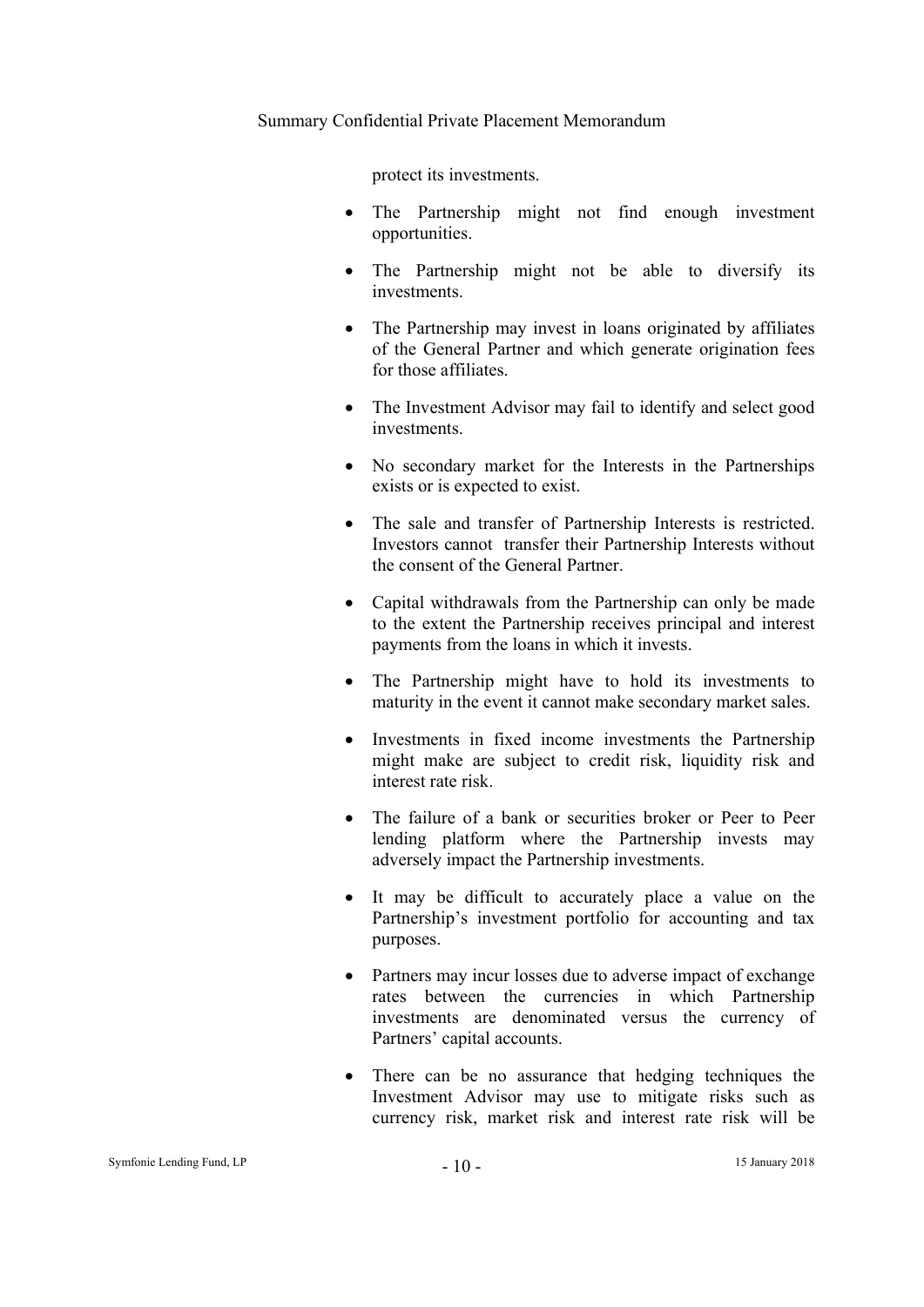successful or will not generate losses.

- The General Partner and the Investment Advisor have a limited operating history pursuing the investment strategy and business of the Partnership.
- The success of the Partnership depends on the certain key individuals employed by the Investment Advisor. If the Investment Advisor were unable or unwilling to manage the Partnership the Partnership's investments may be adversely impacted.
- The Incentive Fee structure may create an incentive for the Investment Advisor to make investments that are more risky that would be the case without an incentive fee.
- The Partnership is not subject to certain regulatory requirements that otherwise might protect investors if the Partnership were required to register as an Investment Company under the U.S. Investment Company Act of 1940.
- Changes in taxation rule in the U.S. and in the jurisdictions where the Partnership invests can negatively impact the value of the Partnership's investments.
- The can be no assurance Partners will be able to reclaim taxes withheld in the various jurisdictions where the Partnership invests.
- Changes in tax laws governing investors in the Partnership can adversely impact the value of their investments or the net return to the Partners.
- Tax reporting requirements may cause Partners to pay tax on unrealized income rather than on actual cash income.
- Certain expense items in the Partnership accounts might not be deductible for tax purposes.
- The General Partner may hold back part of the withdrawal proceeds due to Partners pending finalisation of Partnership accounts.
- All power to make decisions for the Partnership is vested in the hands of the General Partner and Limited Partners have no right to participate in the management of the Partnership's affairs.
- The legal counsel to the Partnership was selected by the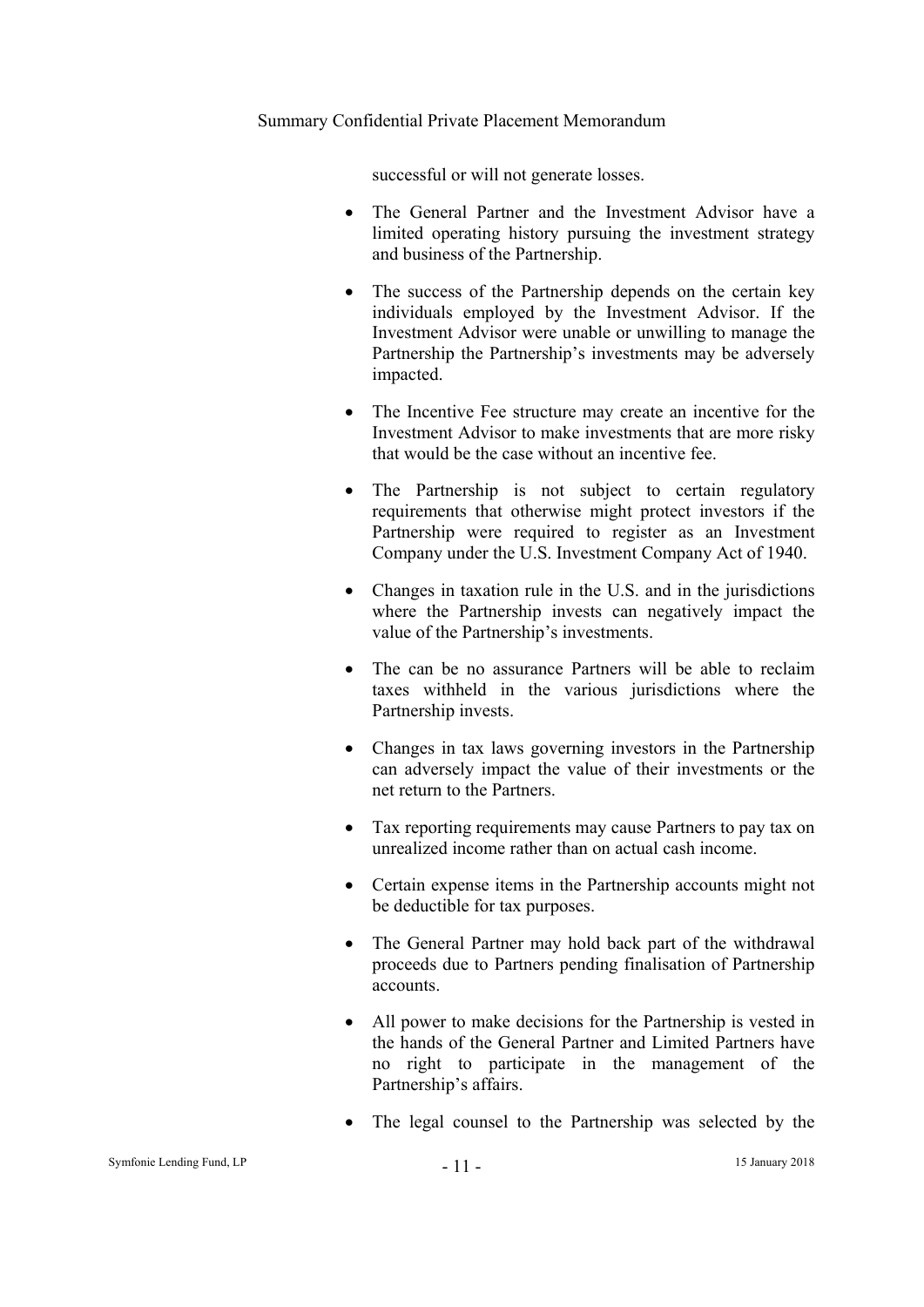General Partner and does not represent the individual Limited Partners.

- The Partnership's service providers are indemnified from damages to the Partnership arising from their actions except in the event of their own bad faith, negligence or fraudulent activities.
- Terrorist acts can create disruptions in global markets that can adversely impact the value of Partnership Investments.
- Certain inherent conflicts of interest arise from the fact that the General Partner, the Investment Advisor and their affiliates may perform ancillary services to the Partnerships or may perform services for other clients that are investing the same or similar securities as that of the Partnership.

# **Regulatory Matters**: The Investment Advisor is registered as an Exempt Reporting Advisor with the U.S. Securities and Exchange Commission (SEC) as an Investment Advisor under the U.S. Investment Advisors Act of 1940, section 203 (m). The General Partner is not registered.

The Partnership is not registered as in Investment Company under the U.S. Investment Company Act of 1940, as amended (the "Company Act") and, therefore, will not be required to adhere to certain investment policies under the Company Act.

The Investment Advisor has registered the Partnership with the SEC as a private partnership. Therefore the Partnership and the Investment Advisor's management of the Partnership are subject to regulatory oversight by the SEC.

Portia Investment Advisors, a wholly owned subsidiary of the Investment Advisor, is authorised and regulated by the UK Financial Conduct Authority. While Portia has no legal responsibility to the Fund in the context of regulating Portia the FCA may enquire into the affairs of the Investment Advisor. Likewise, through the Investment Advisor the US SEC can enquire into the affairs of Portia.

**Suitability:** Investment in the Partnership is suitable only for investors who have sufficient understanding and investment experience to make their own determination as to the merits of investment in the Partnership. Investors must be willing and able to bear the risk that the full amount of their investment may be lost. Investment in the Partnership by itself does not constitute a complete investment program and an investment in Partnership should represent only a portion of an investor's overall investment portfolio.

Investors in the Partnership should have as their primary investment

Symfonie Lending Fund, LP - 12 - 15 January 2018